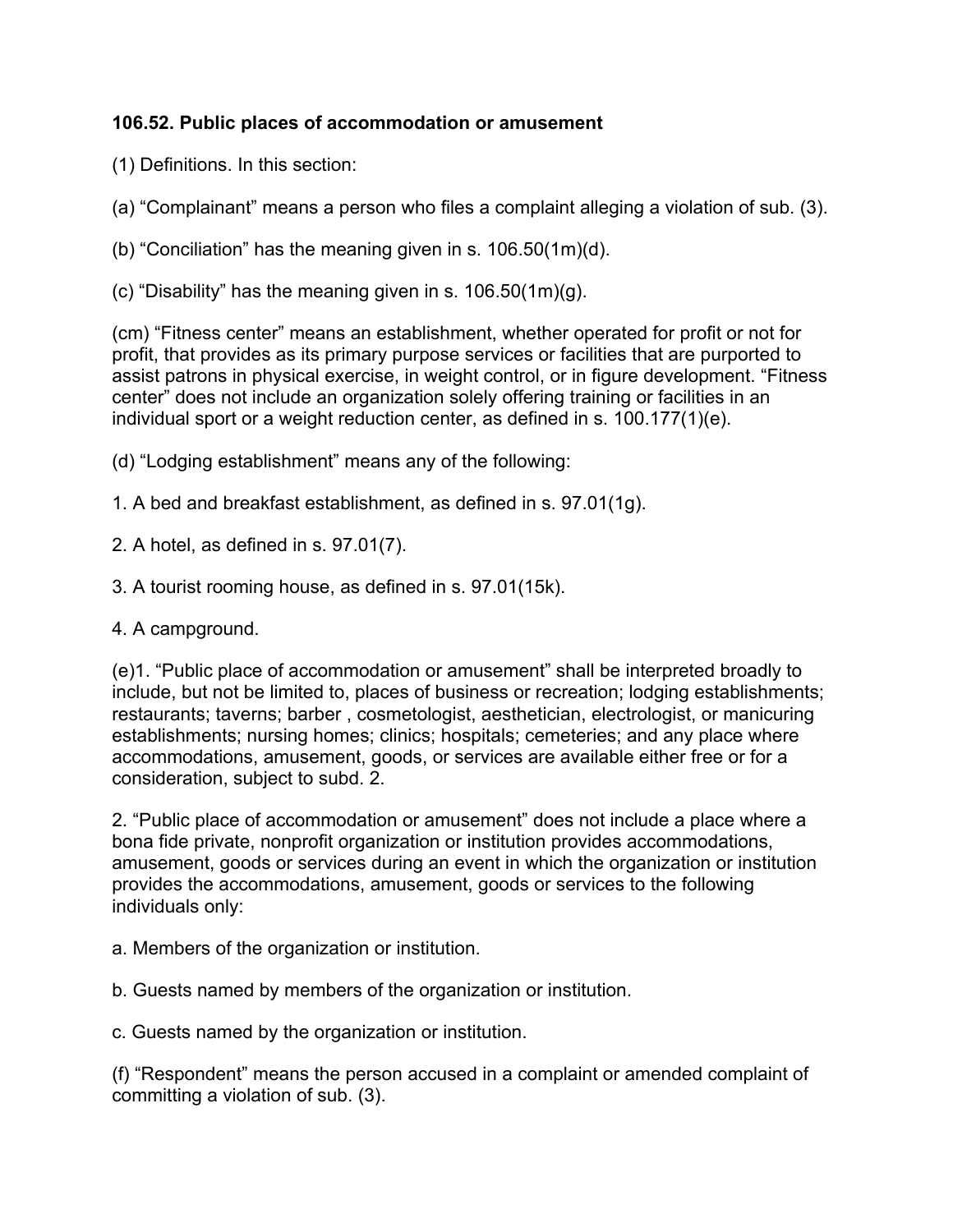(fm) "Service animal" means a guide dog, signal dog, or other animal that is individually trained or is being trained to do work or perform tasks for the benefit of a person with a disability, including the work or task of guiding a person with impaired vision, alerting a person with impaired hearing to intruders or sound, providing minimal protection or rescue work, pulling a wheelchair, or fetching dropped items.

(g) "Sexual orientation" has the meaning given in s. 111.32(13m).

(2) Department to administer. The department shall administer this section through its division of equal rights. The department may promulgate such rules as are necessary to carry out this section. No rule may prohibit the processing of any class action complaint or the ordering of any class-based remedy, and no rule may provide that complaints may be consolidated for administrative convenience only.

(3) Public place of accommodation or amusement. (a) No person may do any of the following:

1. Deny to another or charge another a higher price than the regular rate for the full and equal enjoyment of any public place of accommodation or amusement because of sex, race, color, creed, disability, sexual orientation, national origin or ancestry.

1m. Deny to an adult or charge an adult a higher price than the regular rate for the full and equal enjoyment of a lodging establishment because of age, subject to s. 125.07.

2. Give preferential treatment to some classes of persons in providing services or facilities in any public place of accommodation or amusement because of sex, race, color, creed, sexual orientation, national origin or ancestry.

3. Directly or indirectly publish, circulate, display or mail any written communication which the communicator knows is to the effect that any of the facilities of any public place of accommodation or amusement will be denied to any person by reason of sex, race, color, creed, disability, sexual orientation, national origin or ancestry or that the patronage of a person is unwelcome, objectionable or unacceptable for any of those reasons.

3m. Directly or indirectly publish, circulate, display or mail any written communication which the communicator knows is to the effect that any of the facilities of a lodging establishment will be denied to an adult because of age, subject to s. 125.07.

4. Refuse to furnish or charge another a higher rate for any automobile insurance because of race, color, creed, disability, national origin or ancestry.

5. Refuse to rent, charge a higher price than the regular rate or give preferential treatment, because of sex, race, color, creed, sexual orientation, national origin or ancestry, regarding the use of any private facilities commonly rented to the public.

(am)1. Subject to subds. 2., 3., and 4., no person may do any of the following: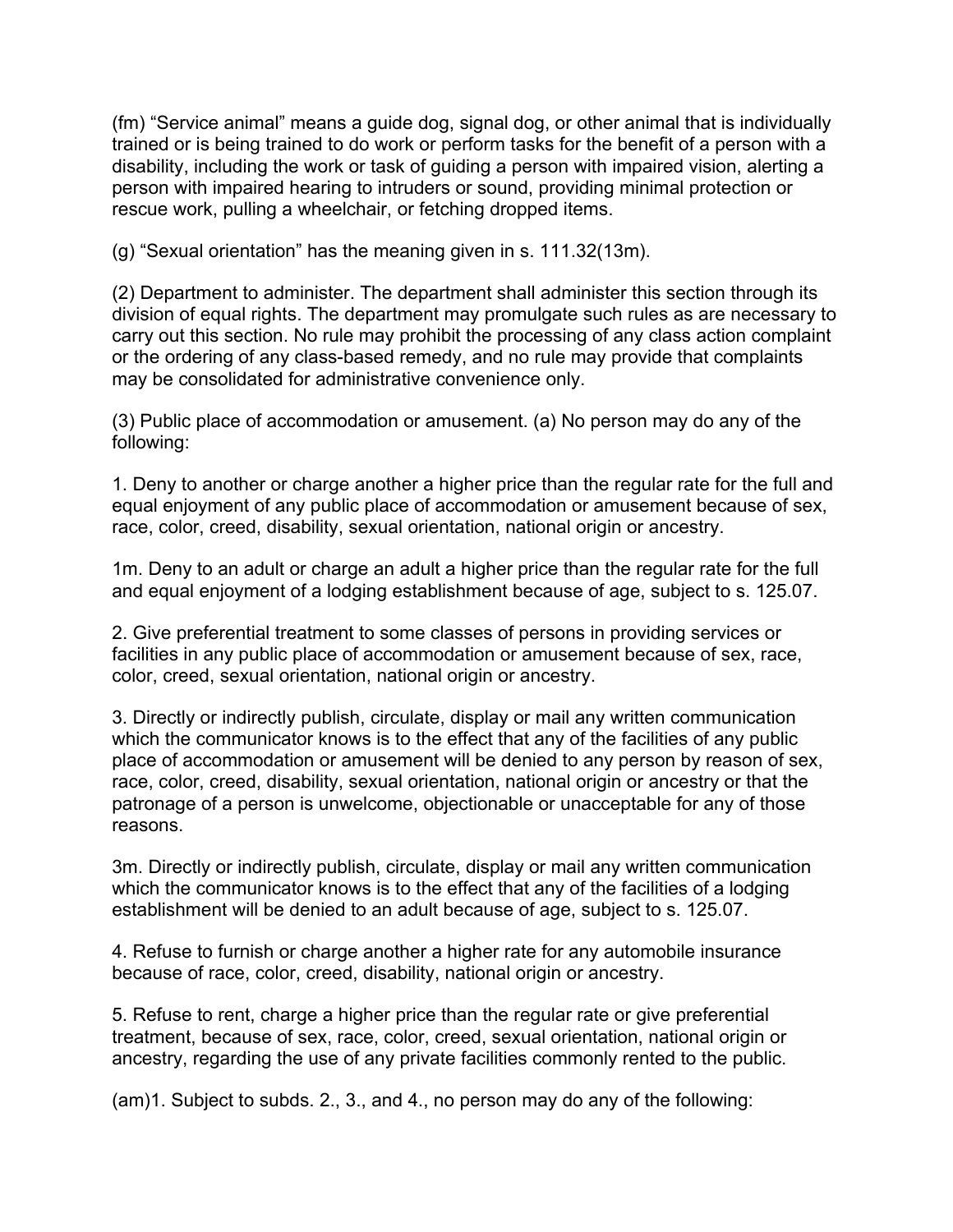a. Refuse to permit entrance into, or use of, or otherwise deny the full and equal enjoyment of any public place of accommodation or amusement to a person with a disability or to a service animal trainer because the person with a disability or the trainer is accompanied by a service animal.

b. Charge a person with a disability or a service animal trainer a higher price than the regular rate, including a deposit or surcharge, for the full and equal enjoyment of any public place of accommodation or amusement because the person with a disability or the trainer is accompanied by a service animal.

c. Directly or indirectly publish, circulate, display, or mail any written communication that the communicator knows is to the effect that entrance into, or use of, or the full and equal enjoyment of any of the facilities of the public place of accommodation or amusement will be denied to a person with a disability or a service animal trainer because the person with a disability or the trainer is accompanied by a service animal or that the patronage of a person with a disability or a service animal trainer is unwelcome, objectionable, or unacceptable because the person with a disability or the trainer is accompanied by a service animal.

2. The prohibitions specified in subd. 1. apply to a service animal trainer only if the animal accompanying the service animal trainer is wearing a harness or a leash and special cape. Subdivision 1. does not prohibit a person who is accompanied by an animal from being asked whether the animal is a service animal that is required because of a disability or is an animal that is being trained to be a service animal and does not prohibit a service animal trainer from being required to produce a certification or other credential issued by a school for training service animals that the animal is being trained to be a service animal. Subdivision 1. prohibits a person with a disability from being required to produce documentation of his or her disability or a certification or other credential that the animal is trained as or is being trained to be a service animal.

3. A person may exclude a service animal from a public place of accommodation or amusement if accommodation of the service animal would result in a fundamental alteration in the nature of the accommodations, amusement, goods, or services provided or would jeopardize the safe operation of the public place of accommodation or amusement. If a service animal must be separated from the person whom the service animal is accompanying, it is the responsibility of that person to arrange for the care and supervision of the service animal during the period of separation.

4. A public place of accommodation or amusement shall modify its policies, practices, and procedures to permit the full and equal enjoyment of the public place of accommodation or amusement by a person with a disability or a service animal trainer who is accompanied by a service animal. Those policies, practices, and procedures shall ensure that a person with a disability or a service animal trainer who is accompanied by a service animal is not separated from the service animal, that the service animal is permitted to accompany the person with a disability or the service animal trainer to all areas of the public place of accommodation or amusement that are open to the general public, and that the person with a disability or the service animal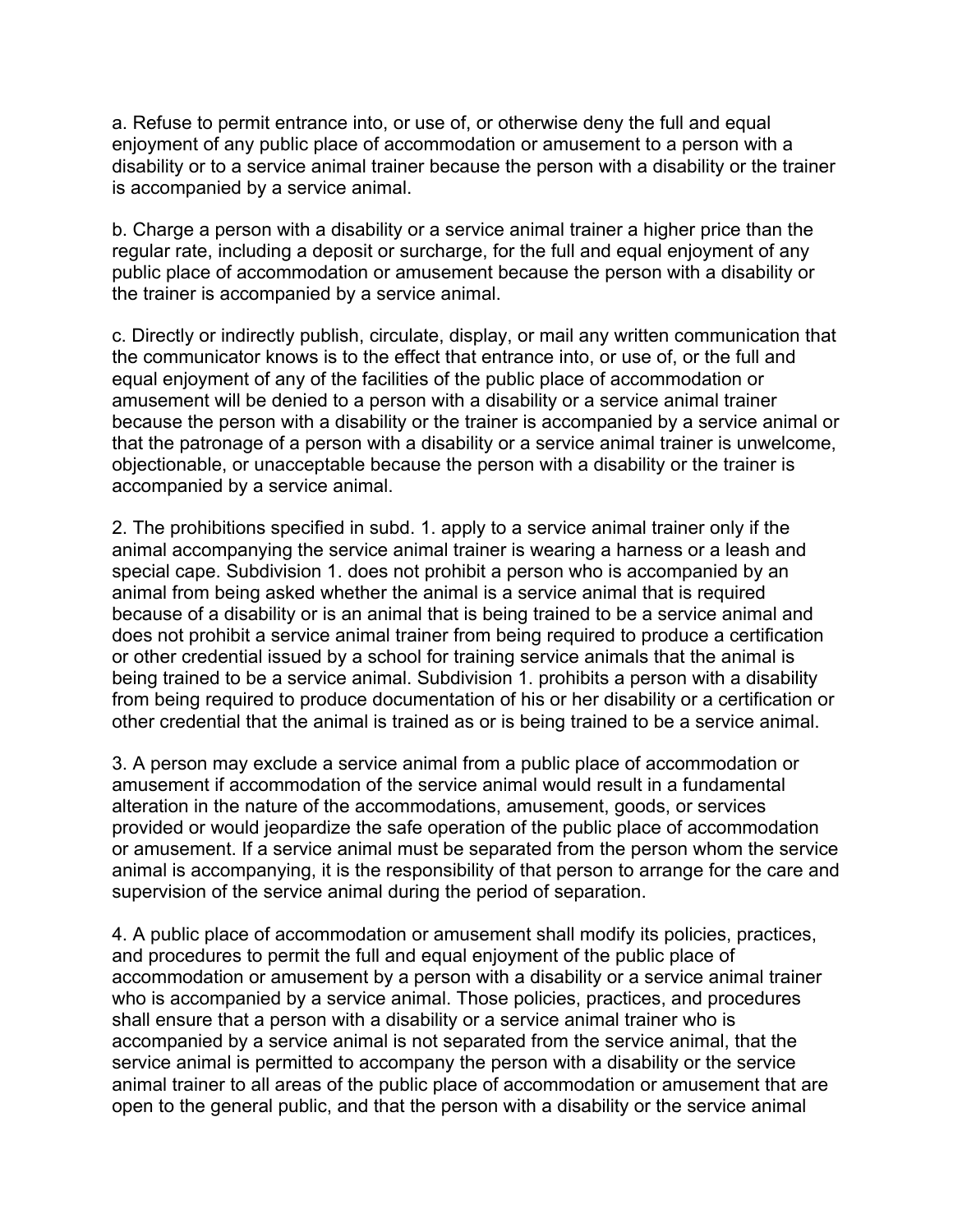trainer is not segregated from other patrons of the public place of accommodation or amusement.

(b) Nothing in this subsection prohibits separate dormitories at higher educational institutions or separate public toilets, showers, saunas and dressing rooms for persons of different sexes.

(c) Nothing in this subsection prohibits separate treatment of persons based on sex with regard to public toilets, showers, saunas and dressing rooms for persons of different sexes.

(d) Nothing in this subsection prohibits a domestic abuse services organization, as defined in s. 995.67(1)(b), from providing separate shelter facilities, private home shelter care, advocacy, counseling or other care, treatment or services for persons of different sexes or from providing for separate treatment of persons based on sex with regard to the provision of shelter facilities, private home shelter care, advocacy, counseling or other care, treatment or services for persons of different sexes.

(e) Nothing in this section prohibits a fitness center whose services or facilities are intended for the exclusive use of persons of the same sex from providing the use of those services or facilities exclusively to persons of that sex, from denying the use of those services or facilities to persons of the opposite sex, or from directly or indirectly publishing, circulating, displaying, or mailing any written communication to the effect that the use of those services or facilities will be provided exclusively to persons of the same sex and will be denied to persons of the opposite sex.

(4) Investigation and review of claims, public places. (a) Claims filed with department. 1. The department may receive and investigate a complaint charging a violation of sub. (3) if the complaint is filed with the department no more than 300 days after the alleged act prohibited under sub. (3) occurred. A complaint shall be a written statement of the essential facts constituting the act prohibited under sub. (3) charged, and shall be verified.

2. In carrying out this subsection, the department and its duly authorized agents may hold hearings, subpoena witnesses, take testimony and make investigations as provided in this chapter. The department, upon its own motion, may test and investigate for the purpose of establishing violations of sub. (3), and may make, sign and file complaints alleging violations of sub. (3), and initiate investigations and studies to carry out the purposes of this subsection and sub. (3).

3. The department shall employ such examiners as are necessary to hear and decide complaints of acts prohibited under sub. (3) and to assist in the effective administration of this subsection. The examiners may make findings and orders under this subsection.

4. If the department finds probable cause to believe that any act prohibited under sub. (3) has been or is being committed, the department may endeavor to eliminate the act by conference, conciliation and persuasion. If the department determines that such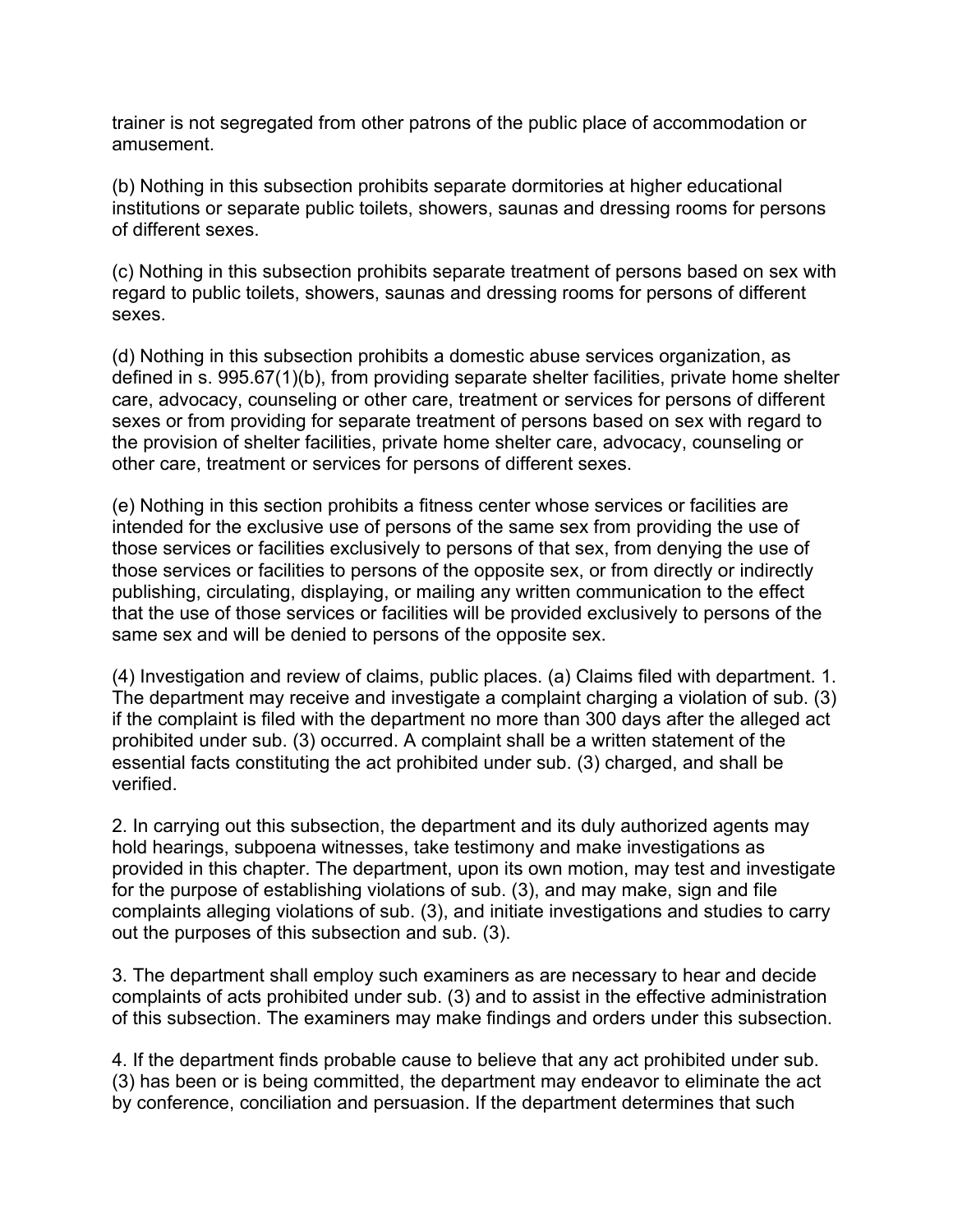conference, conciliation and persuasion has not eliminated the alleged act prohibited under sub. (3), the department shall issue and serve a written notice of hearing, specifying the nature and acts prohibited under sub. (3) which appear to have been committed, and requiring the person named, in this subsection called the "respondent", to answer the complaint at a hearing before an examiner. The notice shall specify a time of hearing, not less than 10 days after service of the complaint, and a place of hearing within the county in which the violation of sub. (3) is alleged to have occurred. The attorney of record for any party may issue a subpoena to compel the attendance of a witness or the production of evidence. A subpoena issued by an attorney must be in substantially the same form as provided in s. 805.07(4) and must be served in the manner provided in s. 805.07(5). The attorney shall, at the time of issuance, send a copy of the subpoena to the appeal tribunal or other representative of the department responsible for conducting the proceeding. The testimony at the hearing shall be recorded by the department. In all hearings before an examiner, except those for determining probable cause, the burden of proof is on the party alleging an act prohibited under sub. (3). If, after the hearing, the examiner finds by a fair preponderance of the evidence that the respondent has violated sub. (3), the examiner shall make written findings and order such action by the respondent as will effectuate the purpose of this subsection and sub. (3). The department shall serve a certified copy of the examiner's findings and order on the respondent and complainant. The order shall have the same force as other orders of the department and shall be enforced as provided in this subsection except that the enforcement of the order is automatically stayed upon the filing of a petition for review with the commission. If the examiner finds that the respondent has not engaged in an act prohibited under sub. (3) as alleged in the complaint, the department shall serve a certified copy of the examiner's findings on the complainant and the respondent together with an order dismissing the complaint. If the complaint is dismissed, costs in an amount not to exceed \$100 plus actual disbursements for the attendance of witnesses may be assessed against the department in the discretion of the department.

5. At any time after a complaint is filed, the department may file a petition in the circuit court for the county in which the act prohibited under sub. (3) allegedly occurred, or for the county in which a respondent resides or transacts business, seeking appropriate temporary relief against the respondent, pending final determination of proceedings under this subsection, including an order or decree restraining the respondent from performing an act tending to render ineffectual an order the department may enter with respect to the complaint. The court may grant such temporary relief or restraining order as the court deems just and proper.

(b) Petition for review. 1. A respondent or complainant who is dissatisfied with the findings and order of the examiner under par. (a) may file a written petition with the department for review by the commission of the findings and order.

2. The commission shall either reverse, modify, set aside or affirm the findings and order in whole or in part, or direct the taking of additional evidence. Such action shall be based on a review of the evidence submitted. If the commission is satisfied that a respondent or complainant has been prejudiced because of exceptional delay in the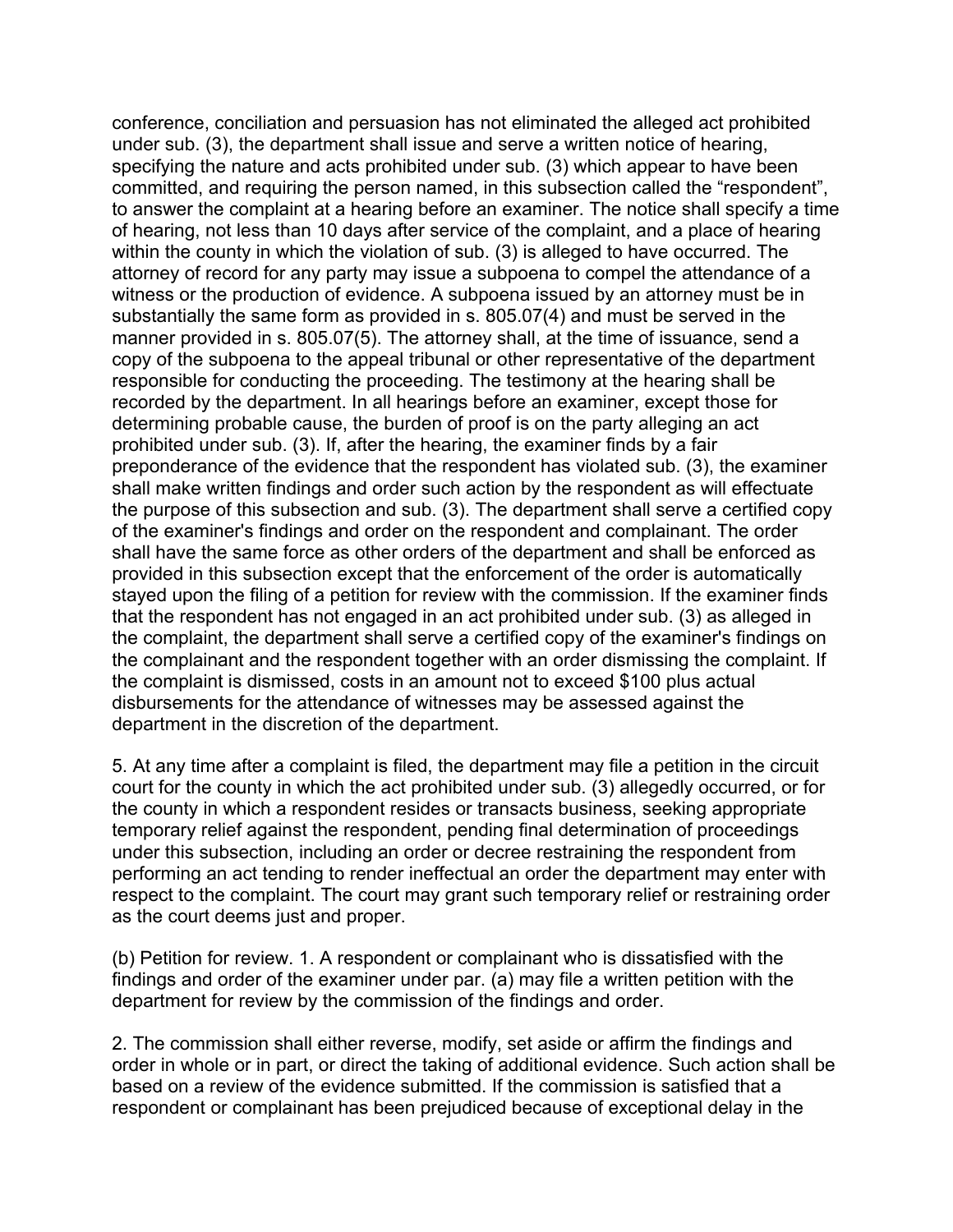receipt of a copy of any findings and order it may extend the time another 21 days for filing the petition with the department.

3. On motion, the commission may set aside, modify or change any decision made by the commission, at any time within 28 days from the date thereof if it discovers any mistake therein, or upon the grounds of newly discovered evidence. The commission may on its own motion, for reasons it deems sufficient, set aside any final decision of the commission within one year from the date thereof upon grounds of mistake or newly discovered evidence, and remand the case to the department for further proceedings.

4. If no petition is filed within 21 days from the date that a copy of the findings and order of the examiner are mailed to the last-known address of the respondent and complainant, the findings and order shall be considered final.

(c) Judicial review. Within 30 days after service upon all parties of an order of the commission under par. (b), the respondent or complainant may appeal the order to the circuit court for the county in which the alleged act prohibited under sub. (3) took place by the filing of a petition for review. The respondent or complainant shall receive a new trial on all issues relating to any alleged act prohibited under sub. (3) and a further right to a trial by jury, if so desired. The department of justice shall represent the commission. In any such trial the burden shall be to prove an act prohibited under sub. (3) by a fair preponderance of the evidence. Costs in an amount not to exceed \$100 plus actual disbursements for the attendance of witnesses may be taxed to the prevailing party on the appeal.

(d) Penalty. 1. A person who willfully violates sub. (3) or any lawful order issued under this subsection shall, for the first violation, forfeit not less than \$100 nor more than \$1,000.

2. A person adjudged to have violated sub. (3) within 5 years after having been adjudged to have violated sub. (3), for every violation committed within the 5 years, shall forfeit not less than \$1,000 nor more than \$10,000.

3. Payment of a forfeiture under this paragraph shall be stayed during the period in which an appeal may be taken and during the pendency of an appeal under par. (c).

(e) Civil actions. 1. A person, including the state, alleging a violation of sub. (3) may bring a civil action for appropriate injunctive relief, for damages including punitive damages and, in the case of a prevailing plaintiff, for court costs and reasonable attorney fees. The attorney general shall represent the department in an action to which the department is a party.

2. An action commenced under this paragraph may be brought in the circuit court for the county where the alleged violation occurred, or for the county where the person against whom the civil complaint is filed resides or has a principal place of business, and shall be commenced within one year after the alleged violation occurred.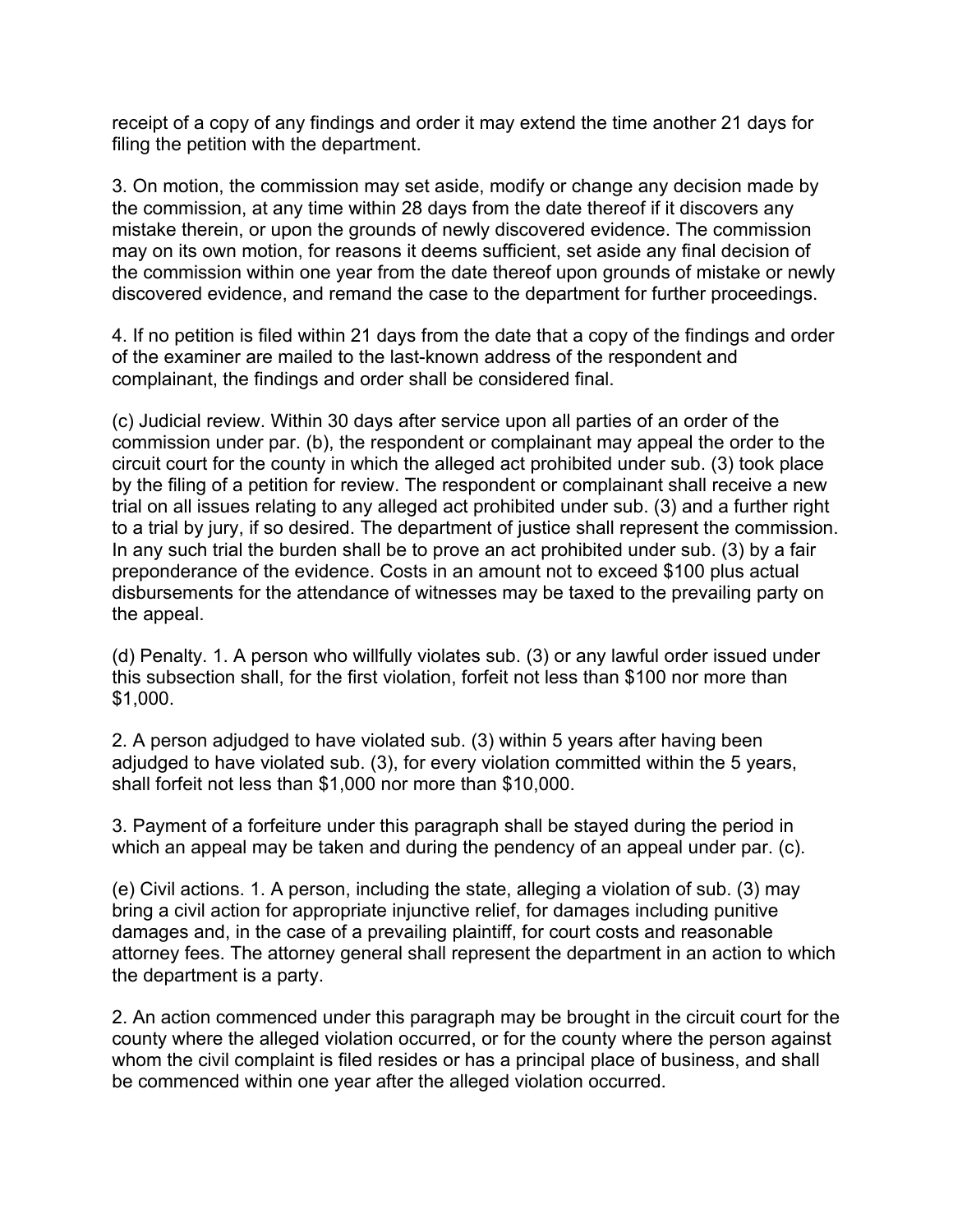3. The remedies provided for in this paragraph shall be in addition to any other remedies contained in this subsection.

(5) Discrimination by licensed or chartered persons. (a) If the department finds probable cause to believe that an act has been or is being committed in violation of sub. (3) and that the person who committed or is committing the act is licensed or chartered under state law, the department shall notify the licensing or chartering agency of its findings and may file a complaint with such agency together with a request that the agency initiate proceedings to suspend or revoke the license or charter of such person or take other less restrictive disciplinary action.

(b) Upon filing a complaint under par. (a), the department shall make available to the appropriate licensing or chartering agency all pertinent documents and files in its custody, and shall cooperate fully with such agency in the agency's proceedings.

<<For credits, see Historical Note field.>>

HISTORICAL AND STATUTORY NOTES Source: L.1895, c. 223. St.1898, § 4398c. L.1925, c. 4. St.1925, § 340.75. L.1931, c. 21. L.1939, c. 392. L.1955, c. 696, § 1. St.1955, § 942.04. L.1959, c. 118. L.1965, c. 439, § 4. L.1965, c. 625, § 37, eff. Aug. 4, 1966. L.1967, c. 94, eff. Aug. 2, 1967. L.1969, c. 276, §§ 381, 584, eff. Dec. 28, 1969. St.1969, §§ 101.60, 174.056, 942.04. L.1971, c. 185, § 1, eff. March 8, 1972. L.1971, c. 307, § 51. L.1975, c. 94, §§ 84, 85, eff. Oct. 30, 1975. L.1975, c. 256, §§ 1 to 4, eff. May 21, 1976. L.1975, c. 275, § 26, eff. May 27, 1976. L.1975, c. 422, § 155, eff. June 30, 1976. L.1977, c. 29, §§ 1007 to 1009, eff. July 1, 1977. L.1977, c. 173, § 44, eff. June 1, 1978. L.1979, c. 110, § 25, eff. March 1, 1980. L.1979, c. 188, §§ 1 to 3, eff. May 7, 1980. L.1979, c. 221, §§ 540, 541, 543, eff. April 30, 1980. L.1979, c. 247, § 2, eff. May 10, 1980. L.1979, c. 355, § 110, eff. July 1, 1980. L.1981, c. 112, § 25, eff. March 3, 1982.